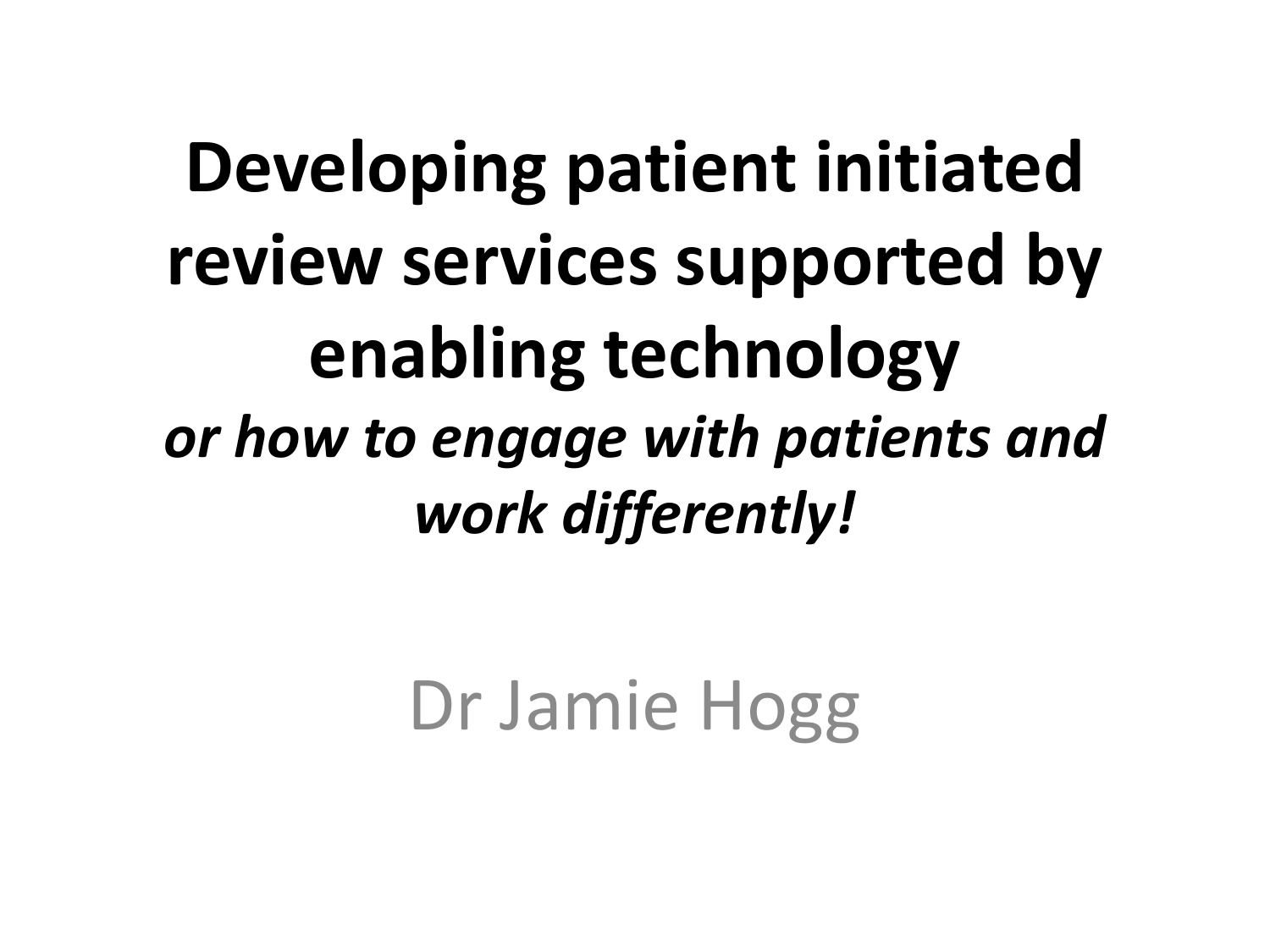### 'Hopes and Fears'

What are your expectations for this session?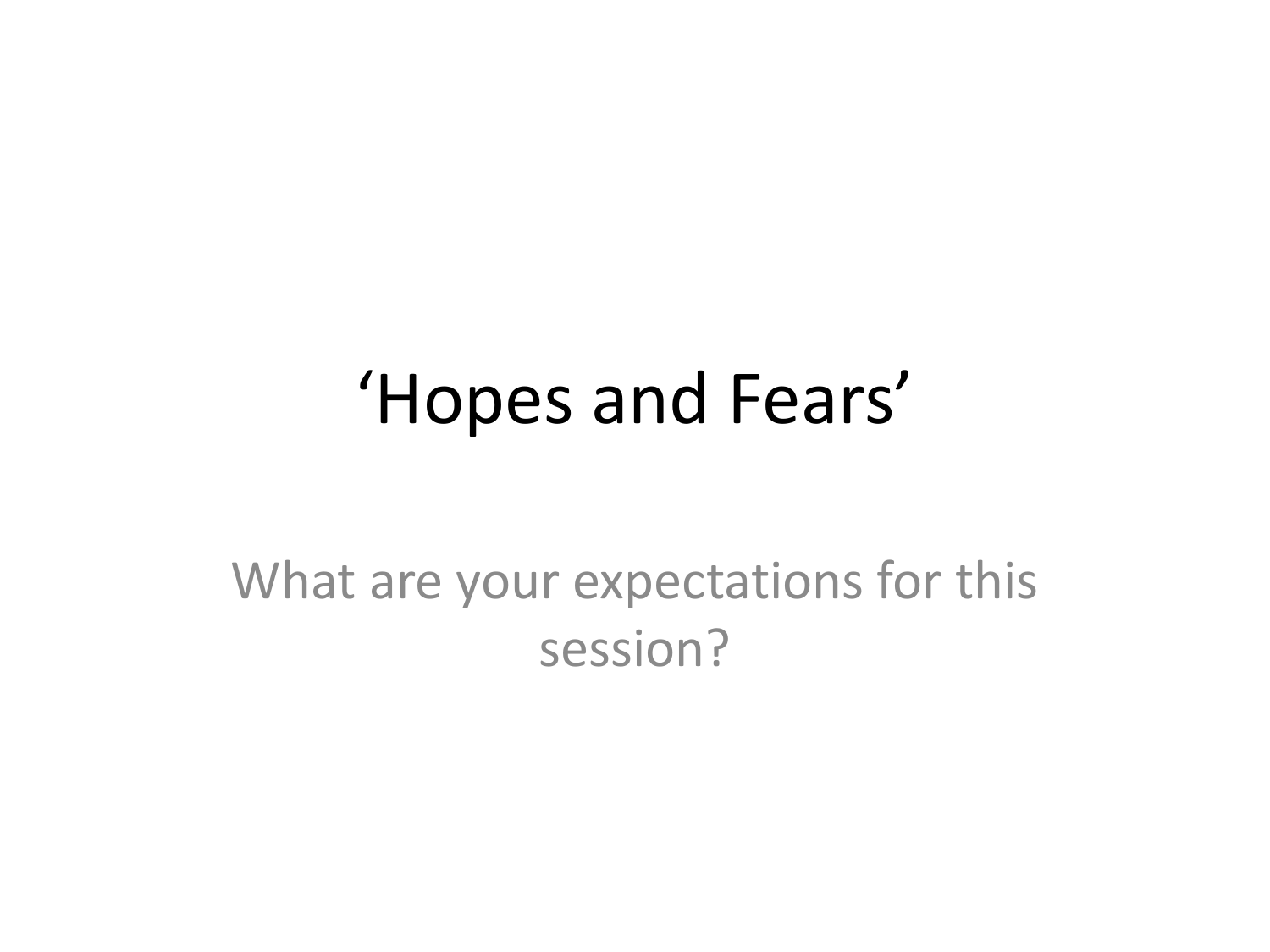## Challenges and Opportunities

• The dilemma facing clinical teams:-

how do you offer an improved service to the public without stopping what you do at the moment?

• The answer:-

offer a better alternative to the patient via a digital channel and create a new version of the service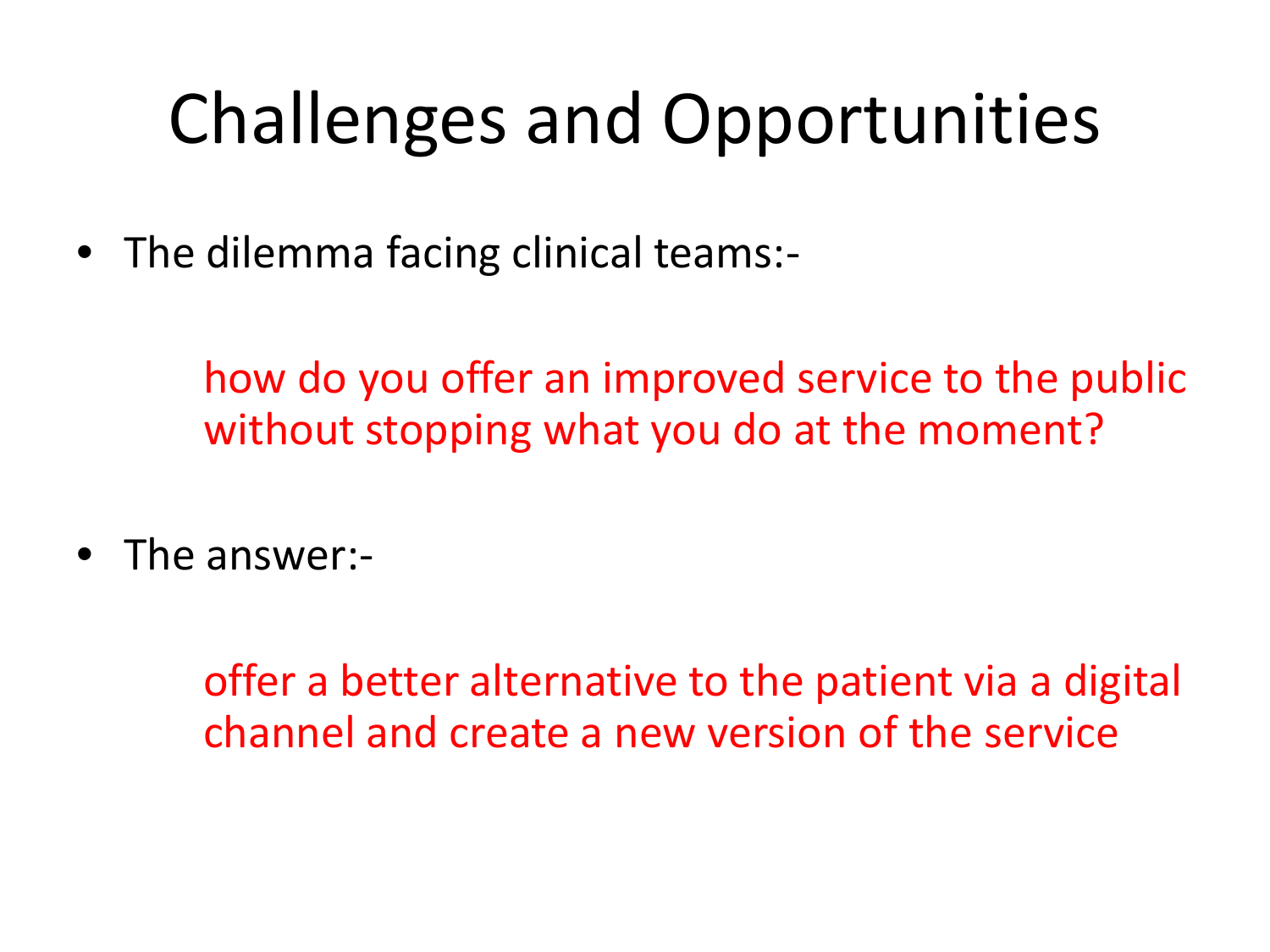## Balancing Choices and Benefits

• how do people choose between services that are free at the point of access?

• perhaps they choose on the basis that one service offers what they need at greater convenience to them

•

•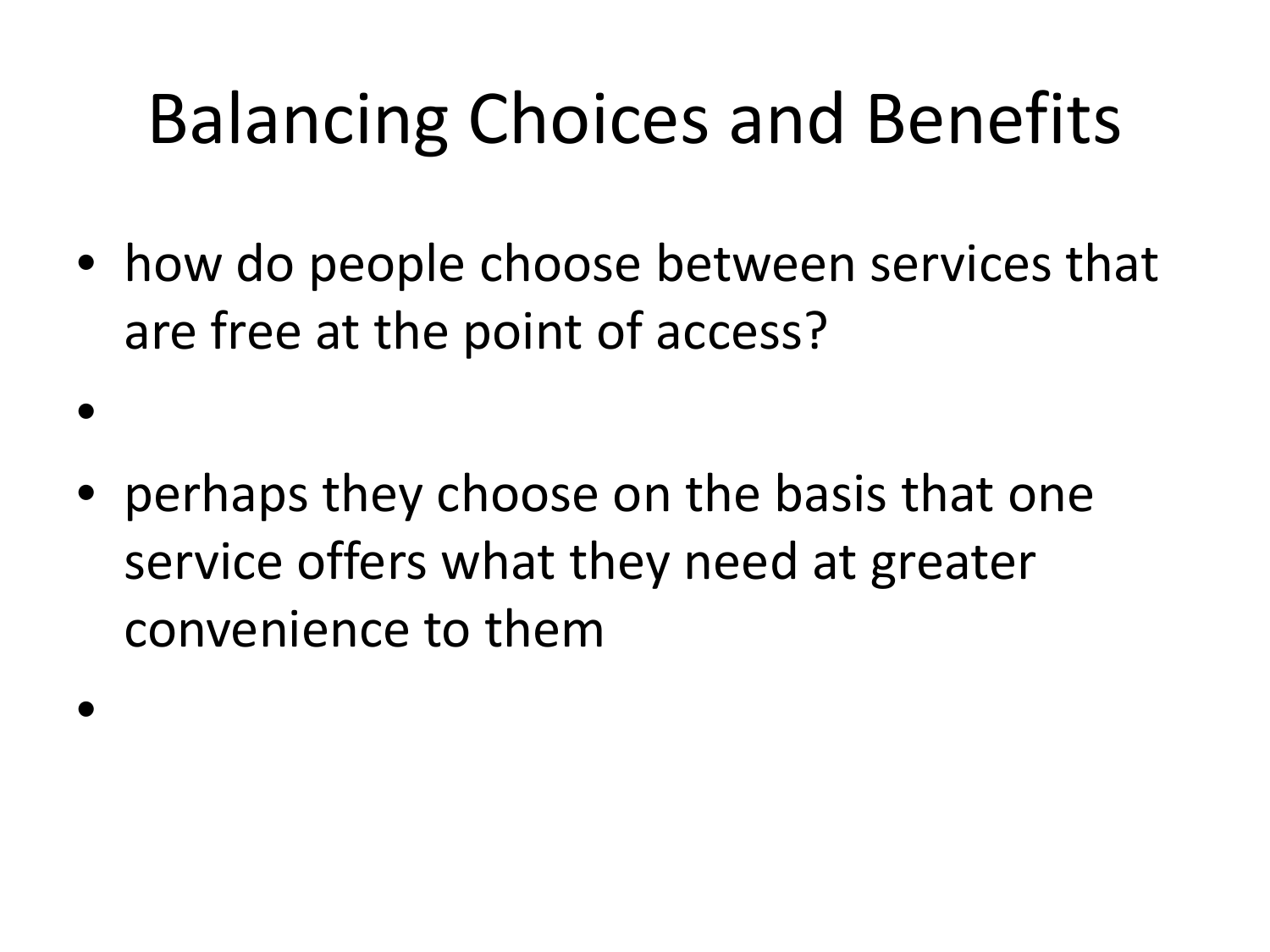What does the outpatient service offer?

- a chance to educate and reinforce
- a chance to ask questions
- a chance to reflect on progress or lack of it
- a closure for the patient as they move to self management

What's the downside?

- high level of inconvenience
- time off work
- inconvenient timings and delays in clinic
- car parking, child care and other family factors
- short interaction time and distractions in clinic
- lack of continuity with one clinician.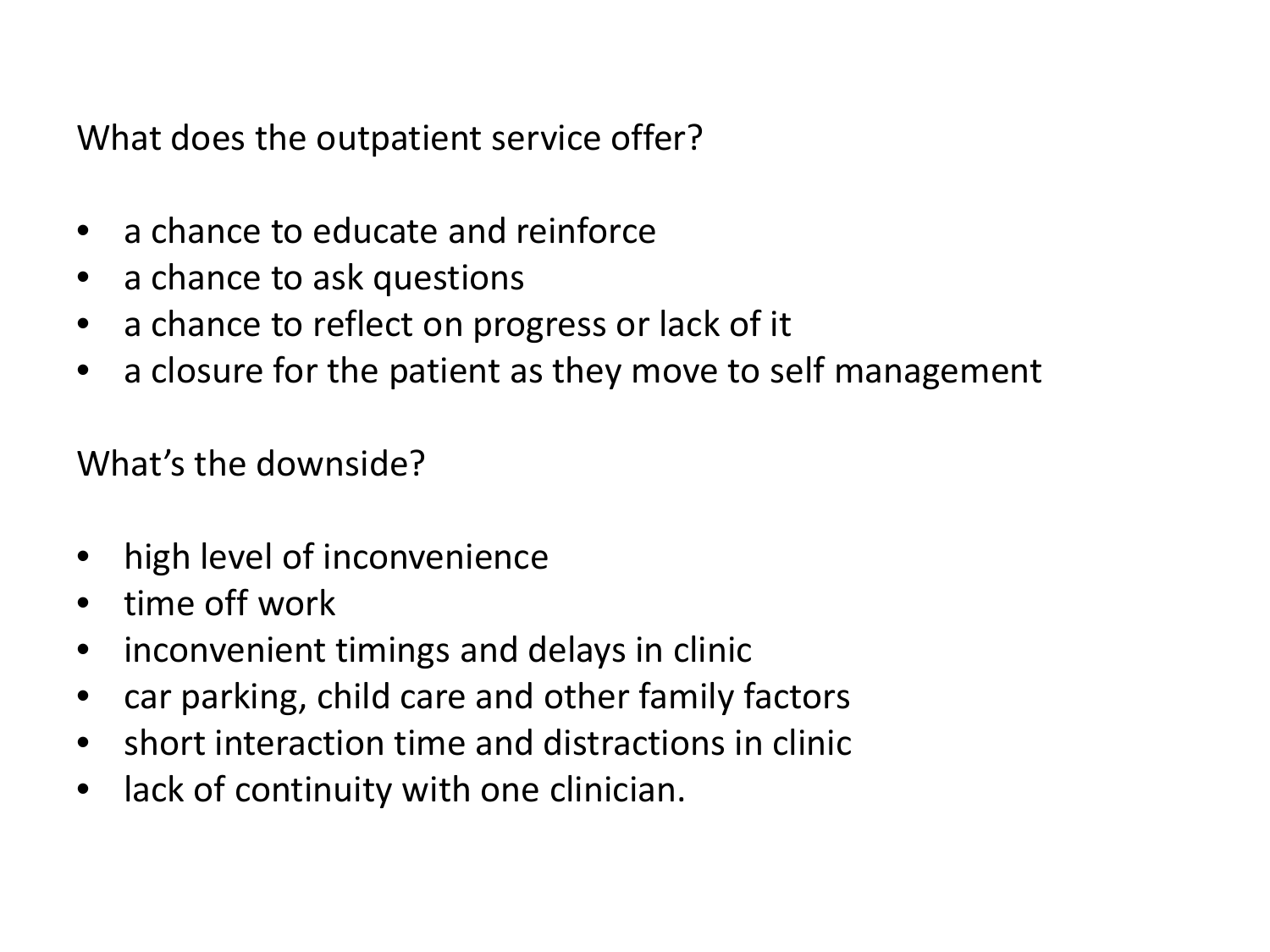# Can this help?

[www.nodelays.co.uk](http://www.nodelays.co.uk/)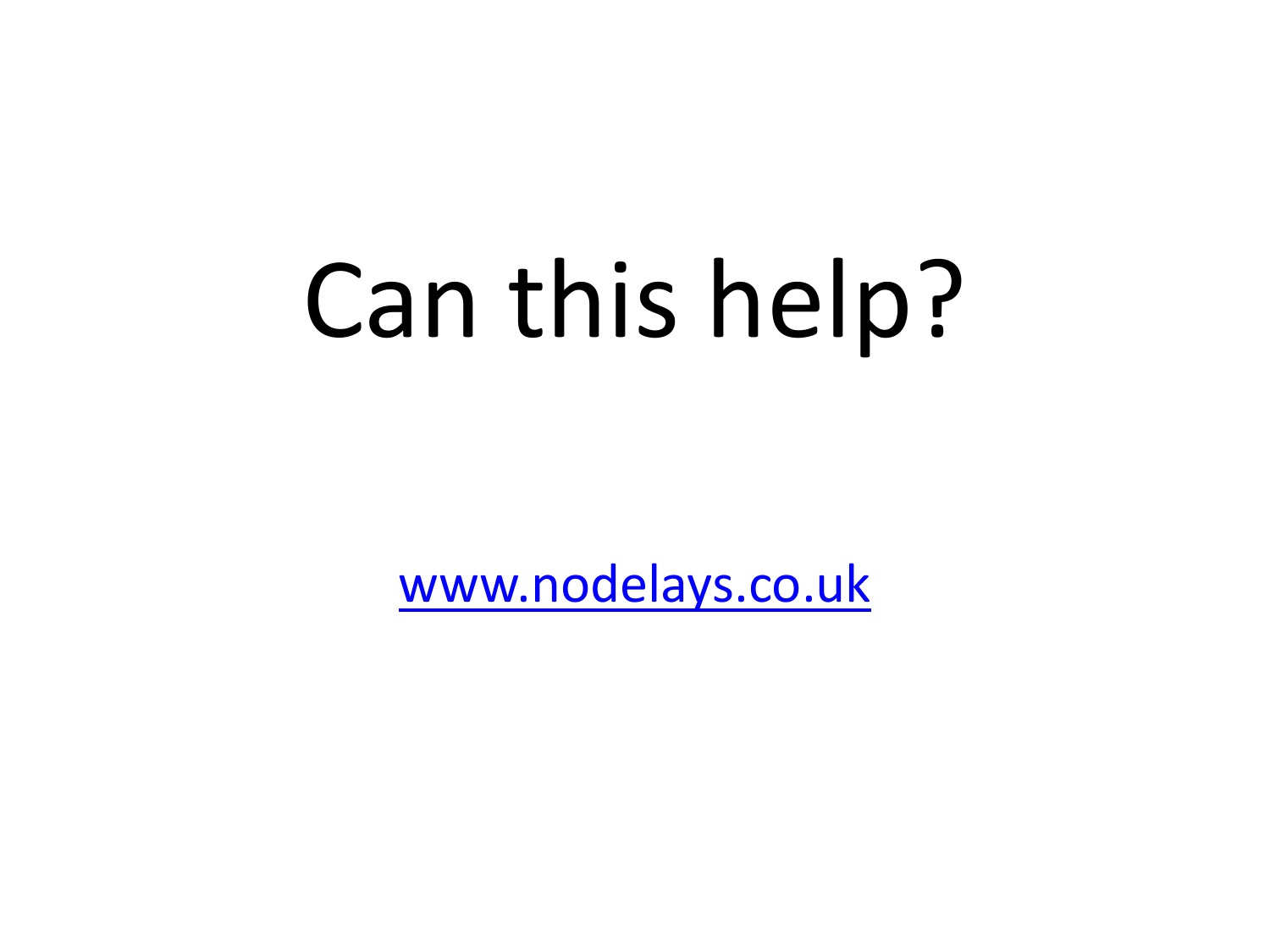#### **NN DELAYS Home**

Consultation mode

Prescribing history

**Specialities** 

Diabetes

Package creator You are here: Specialities





Gastroenterology



Ear Nose and Throat



Respiratory



Child Health



Sexual Health

#### Coming soon

Dermatology



Oncology



Blood Borne Viruses



Endoscopy

Introduction

Quick presentations

#### Welcome back to No Delays

No Delays gives a health professional the ability to prescribe and send a digital pack to a patient with specific video clips and information customised to their needs as a follow up from a meeting.

In summary No Delays:

- · Helps patients understand their diagnosis so they can start making appropriate changes to their lifestyle and understand their treatment better.
- · In some cases it enables patients to access services remotely and get started on their recovery and rehabilitation
- · Allows health and clinical experts to give patients accurate, specific and tailored information that they need while spending less consultation time delivering repetitive descriptions of diagnosis, conditions and treatments.

Partners



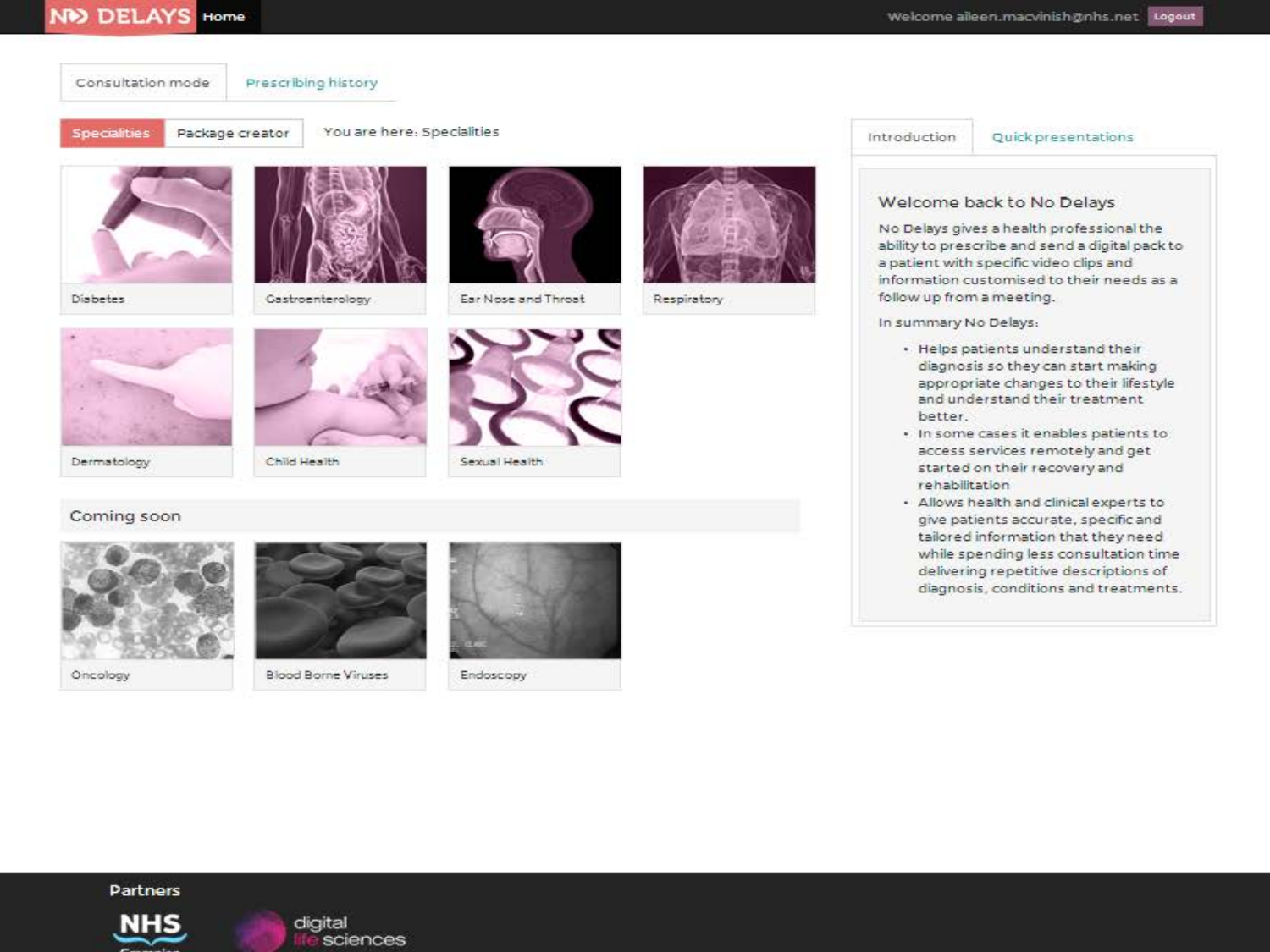### The Idea

- Jointly developed by NHS Grampian and Digital Life Sciences as part of the Scottish Digital Health Programme
- Worked closely with clinicians and patients to understand how they exchange information during a consultation
- Video on demand *(not a web site)*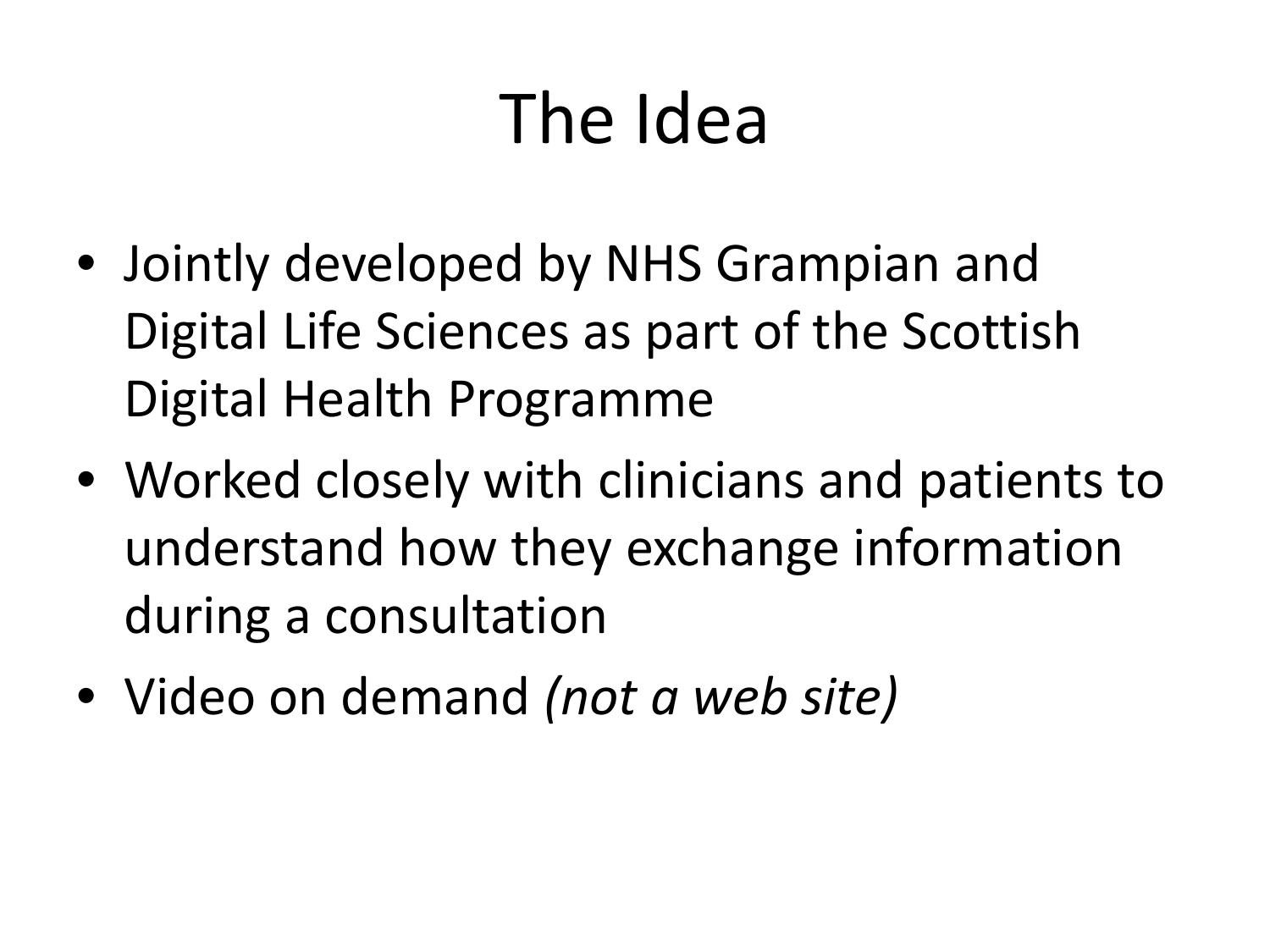### How it works

• Video clips – key information delivered by the local team

• Tailored to patient requirement

• 'Prescribed' to patient by email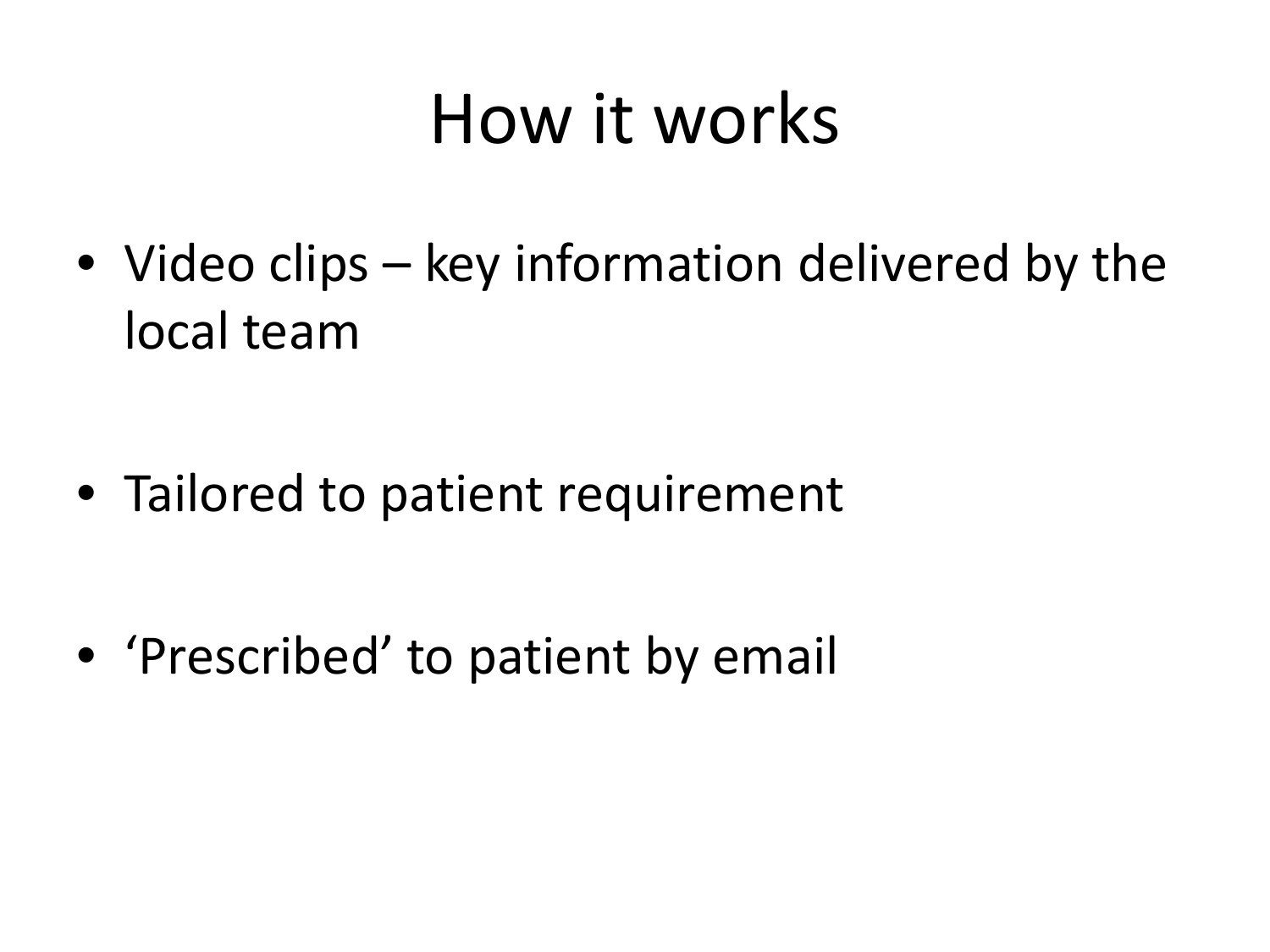#### NO DELAYS Home

Preview

Add

Preview Add



#### Add to favourites



#### Diabetes Dietary Guidance

members.

Dietary guidance specific to type 2 diabetes, covering the main food groups, alcohol consumption and tips on how to make healthy choices, when eating in or out.

| <b>n</b> Preview |  |
|------------------|--|
|                  |  |





#### **Diabetes Complications**

There are a variety of complications which can sometimes occur in people with diabetes. This package covers complications associated with the heart, circulation, kidneys, eyes and nerves.

| <b>TIP VIPW</b><br>n. |
|-----------------------|
|-----------------------|

Created: 27/01/2015

 $\Box$  Add to favourites



#### Diabetic Foot Care Overview

Foot care for people with diabetes and risk category stratification are explained by a specialist podiatrist, and some guidance is given on how



Created: 27/01/2015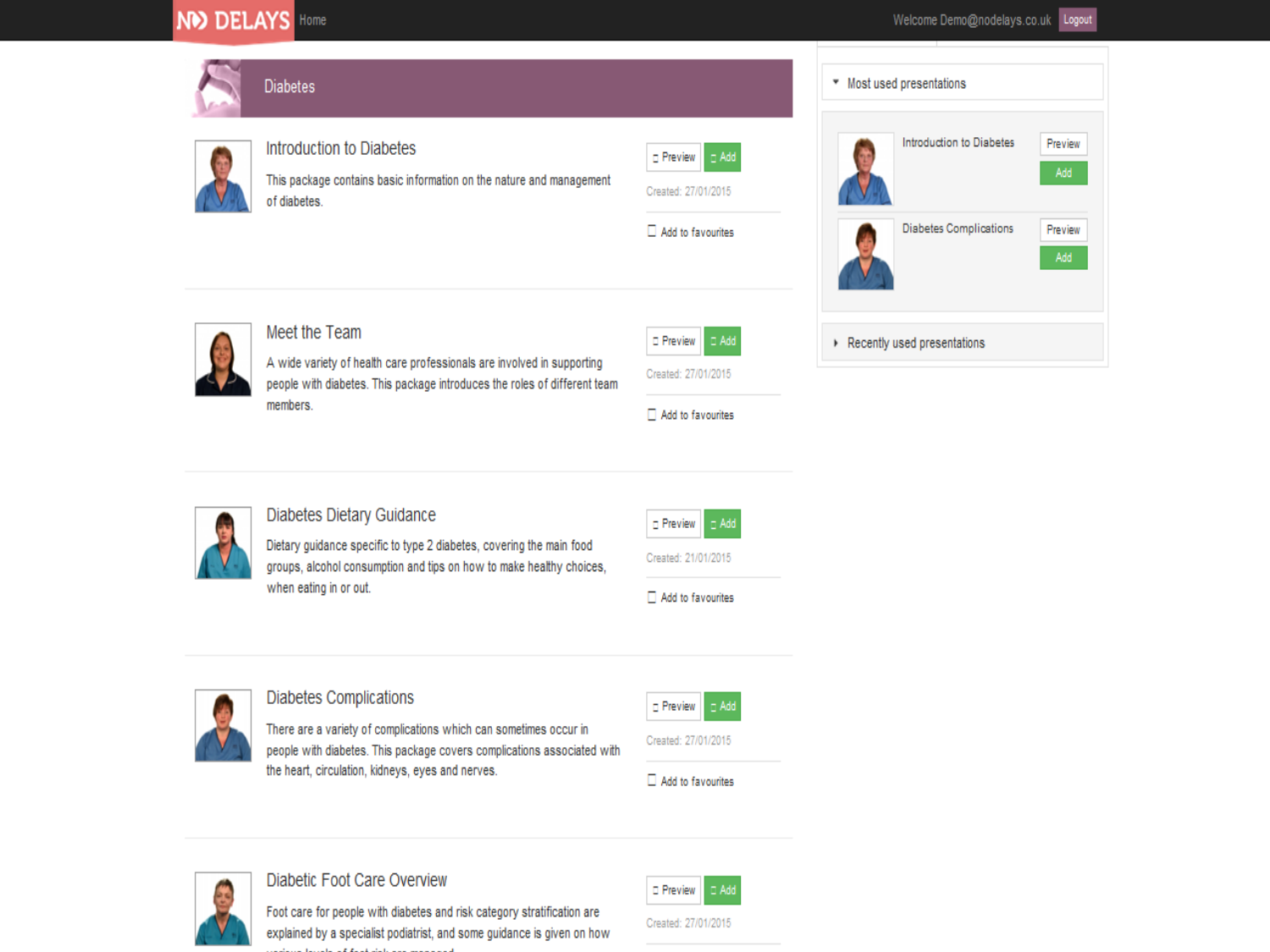Dear Mrs Smith,

Your No Delays health information package is ready for you.

This package contains health information that has been tailored for you.

Click on the link below or paste into your browser to complete your registration and view the package.

[https://www.nodelays.co.uk/patient/open/qMyzFV1UG49GoGo2i1ouD-](https://web.nhs.net/OWA/redir.aspx?C=nGKybL0qFkGhbFUEUxhMFOUlW3zHm9FIxjqC7ENueZTqEkd3K_cX3DUsbgE6f1IymPKaZQkF8vo.&URL=https://www.nodelays.co.uk/patient/open/qMyzFV1UG49GoGo2i1ouD-EryhzSJCOlJV0dJfP4VpY)[EryhzSJCOlJV0dJfP4VpY](https://web.nhs.net/OWA/redir.aspx?C=nGKybL0qFkGhbFUEUxhMFOUlW3zHm9FIxjqC7ENueZTqEkd3K_cX3DUsbgE6f1IymPKaZQkF8vo.&URL=https://www.nodelays.co.uk/patient/open/qMyzFV1UG49GoGo2i1ouD-EryhzSJCOlJV0dJfP4VpY)

For the best viewing experience we recommend the latest version of Google Chrome, Firefox or Safari browser.

Kind regards,

The No Delays Team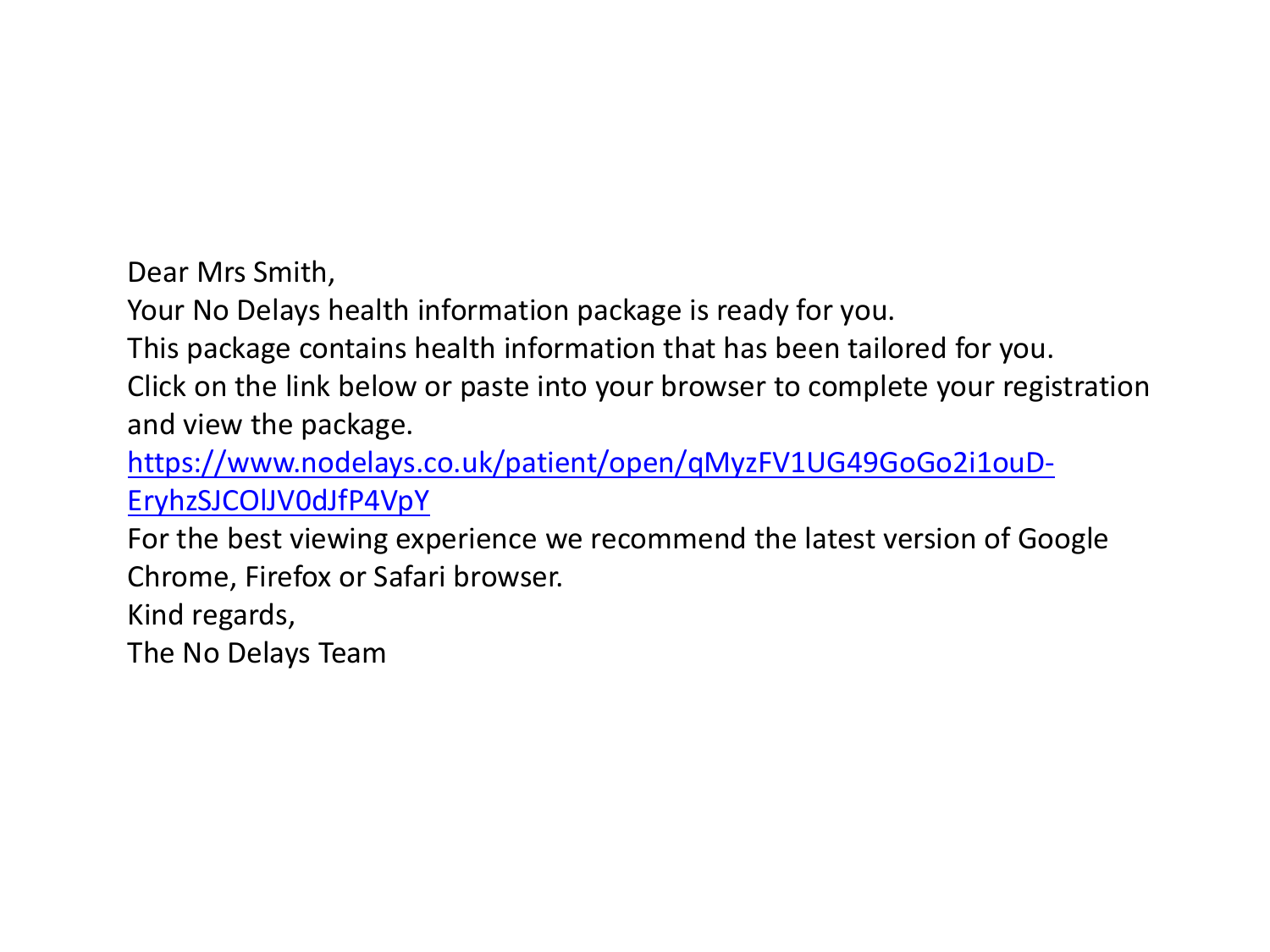### Package dashboard

Filter  $\Box$ 

| Date $\square$                                                                                                                                                                                                  | Package name                                                   | Addressee                                                                                                                                           |                                               | <b>Views</b>                                                                                                                     | <b>Details</b> |
|-----------------------------------------------------------------------------------------------------------------------------------------------------------------------------------------------------------------|----------------------------------------------------------------|-----------------------------------------------------------------------------------------------------------------------------------------------------|-----------------------------------------------|----------------------------------------------------------------------------------------------------------------------------------|----------------|
| 18/02/15 11:24                                                                                                                                                                                                  | Sexual Health: Contraception - Overview                        | k.foster@abdn.ac.uk                                                                                                                                 |                                               | 2                                                                                                                                | П              |
| 12/02/15 14:12                                                                                                                                                                                                  | <b>UCAN</b> test                                               | lpennet@nhs.net                                                                                                                                     |                                               | И                                                                                                                                | п              |
| Patient: Linda<br><b>Personal Message:</b> Try this out as a patient<br><b>Next Steps:</b><br><b>Presentations:</b><br>• Medicines Management<br>Quiz: COPD Quiz<br><b>Total Attempts: 0</b><br><b>Attempts</b> | • Introduction to Chronic Obstructive Pulmonary Disease (COPD) | <b>Notifications</b><br>ON<br>If the package remains unopened for 2<br>weeks you will be notified by email. By<br>default this option is set to ON. | <b>Resend package</b><br>Resend<br>necessary. | Use the button above to resend the package.<br>You'll be taken to Step 2 of the Package<br>Creator where you can make changes if |                |
| 03/02/15 17:55                                                                                                                                                                                                  | Sexual Health: Contraception - Overview                        | camacv@tiscali.co.uk                                                                                                                                |                                               | 1                                                                                                                                | п              |
| 04/09/14 14:28                                                                                                                                                                                                  | Sexual Health: Contraception - Overview                        | aileen.macvinish@nhs.net                                                                                                                            |                                               | 3                                                                                                                                | п              |
| 04/09/14 14:21                                                                                                                                                                                                  | <b>Sexual Health Test</b>                                      | aileen.macvinish@nhs.net                                                                                                                            |                                               | 2                                                                                                                                | п              |
| 27/08/14 17:00                                                                                                                                                                                                  | <b>Telehealth Demo</b>                                         | aileen.macvinish@nhs.net                                                                                                                            |                                               | 5                                                                                                                                | п              |
| 16/07/14 10:04                                                                                                                                                                                                  | <b>Forwarding Test</b>                                         | cathyyoung@nhs.net                                                                                                                                  |                                               | 7                                                                                                                                | о              |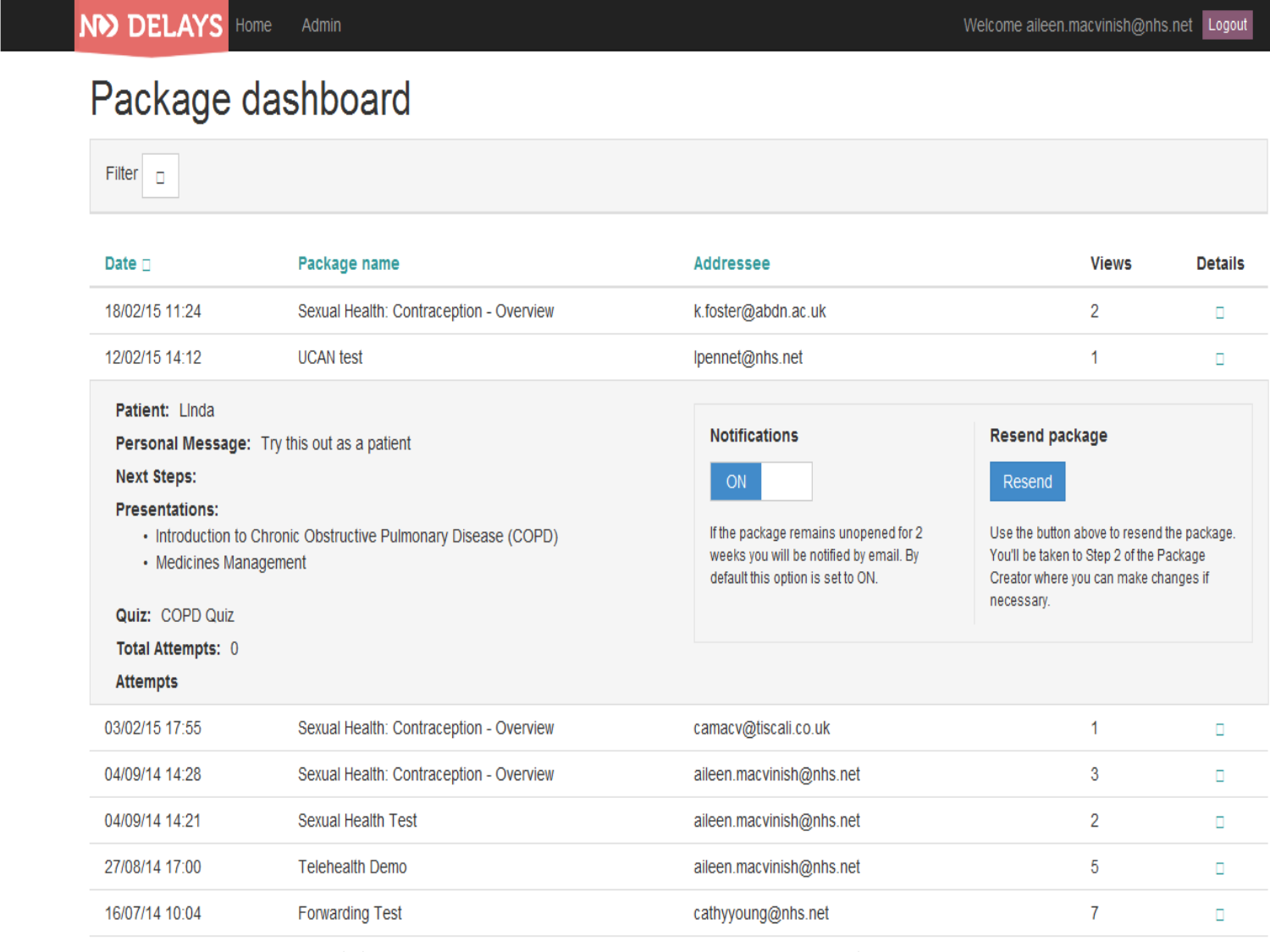### **ND DELAYS** Home

Admin

#### Welcome aileen macvinish@nh



Main video of this presentation



**Steroids** 

Other video(s) in this presentation



Using steroids properly



Finger tip unit table

#### Other useful information

- $\Box$  British Association of Dermatologists
- $\Box$  DermNet
- D National Eczema Society
- Freema Outreach Scotland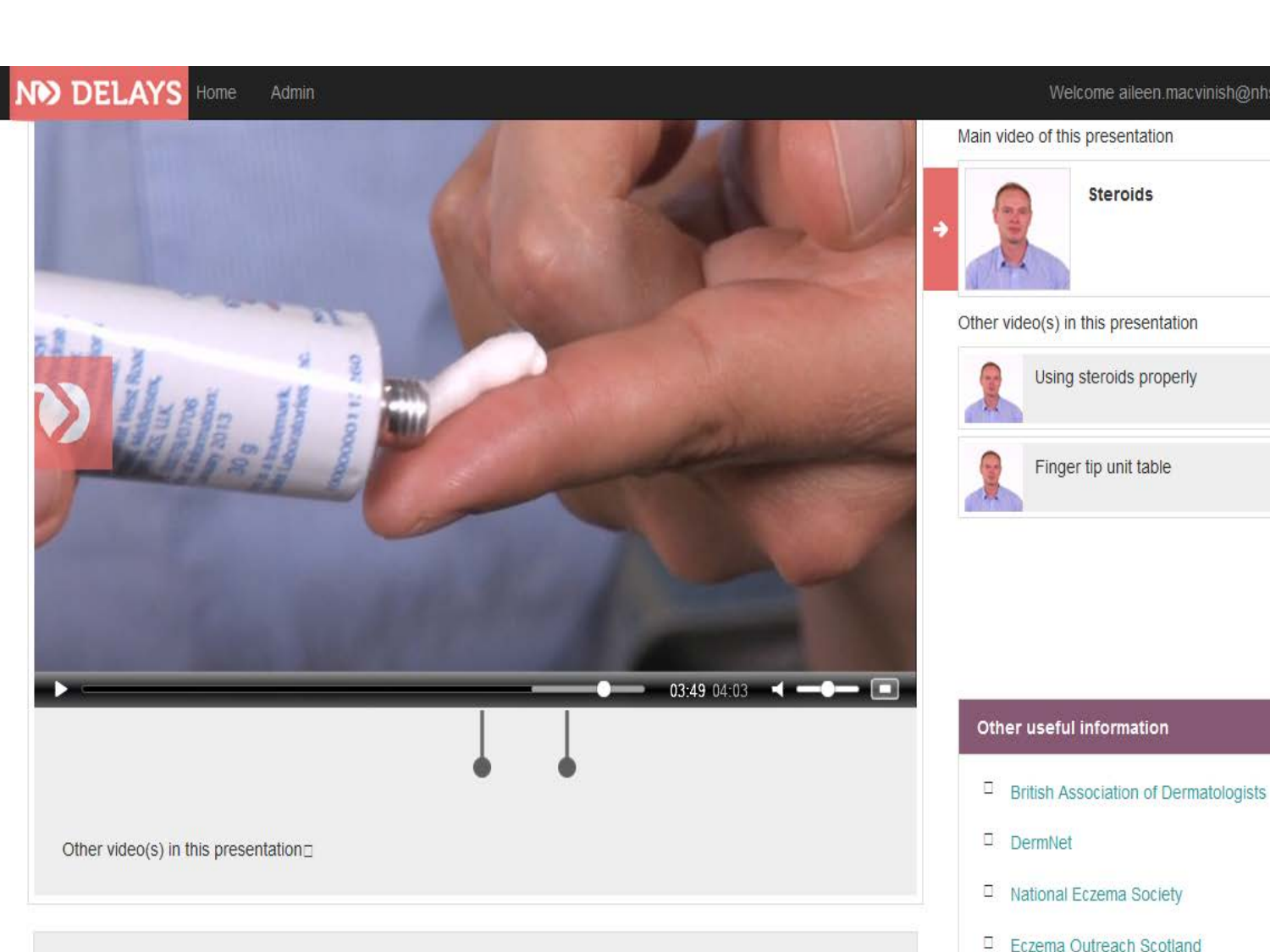### The Challenge

• High volume, limited resources

• Long term conditions

• Medicines management

• Treatment compliance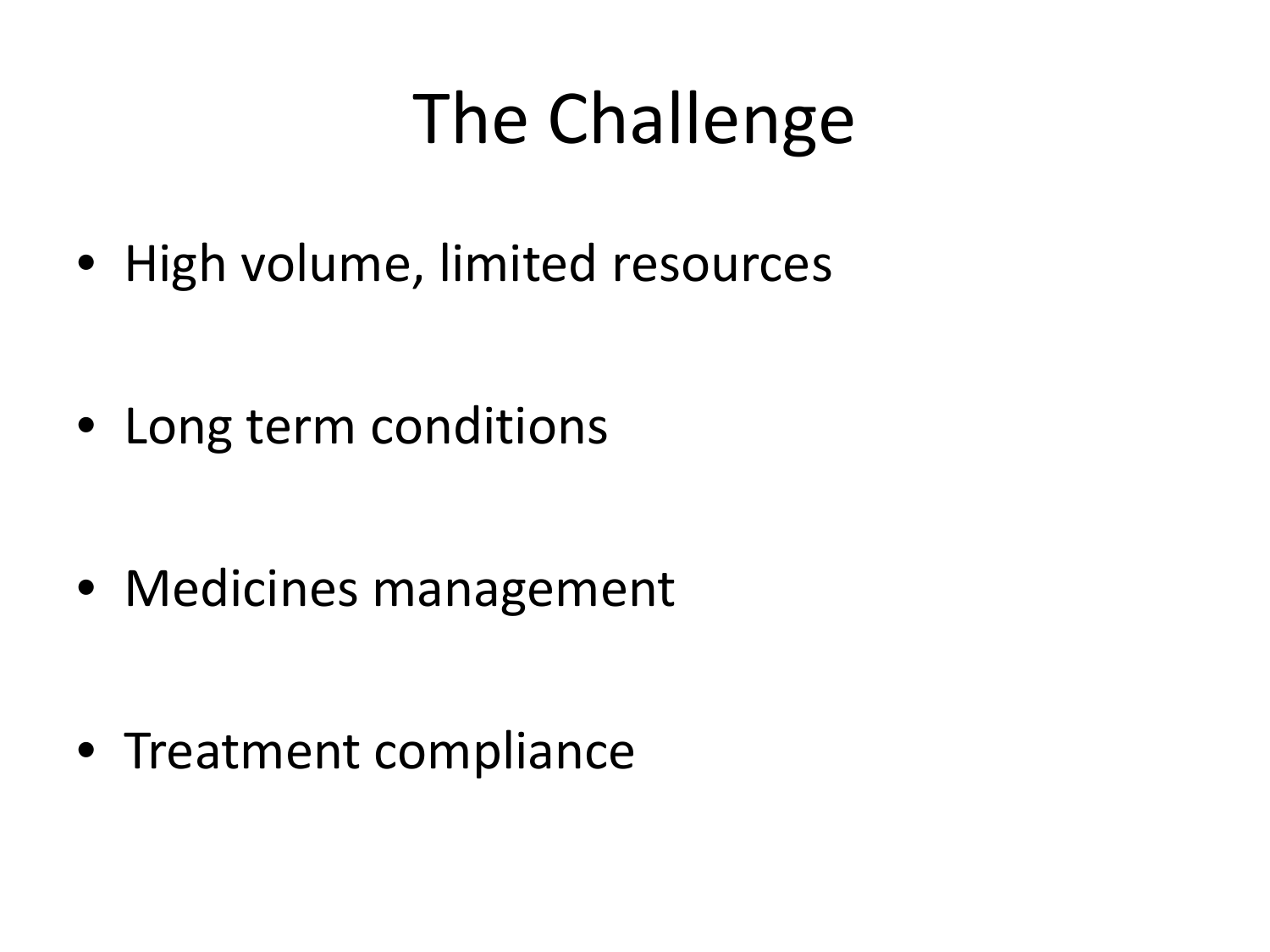### Developing the Content

• Clinical discussion involving the whole team

• Supporting management of eating disorders

• Medicines management, practical advice, living with the condition